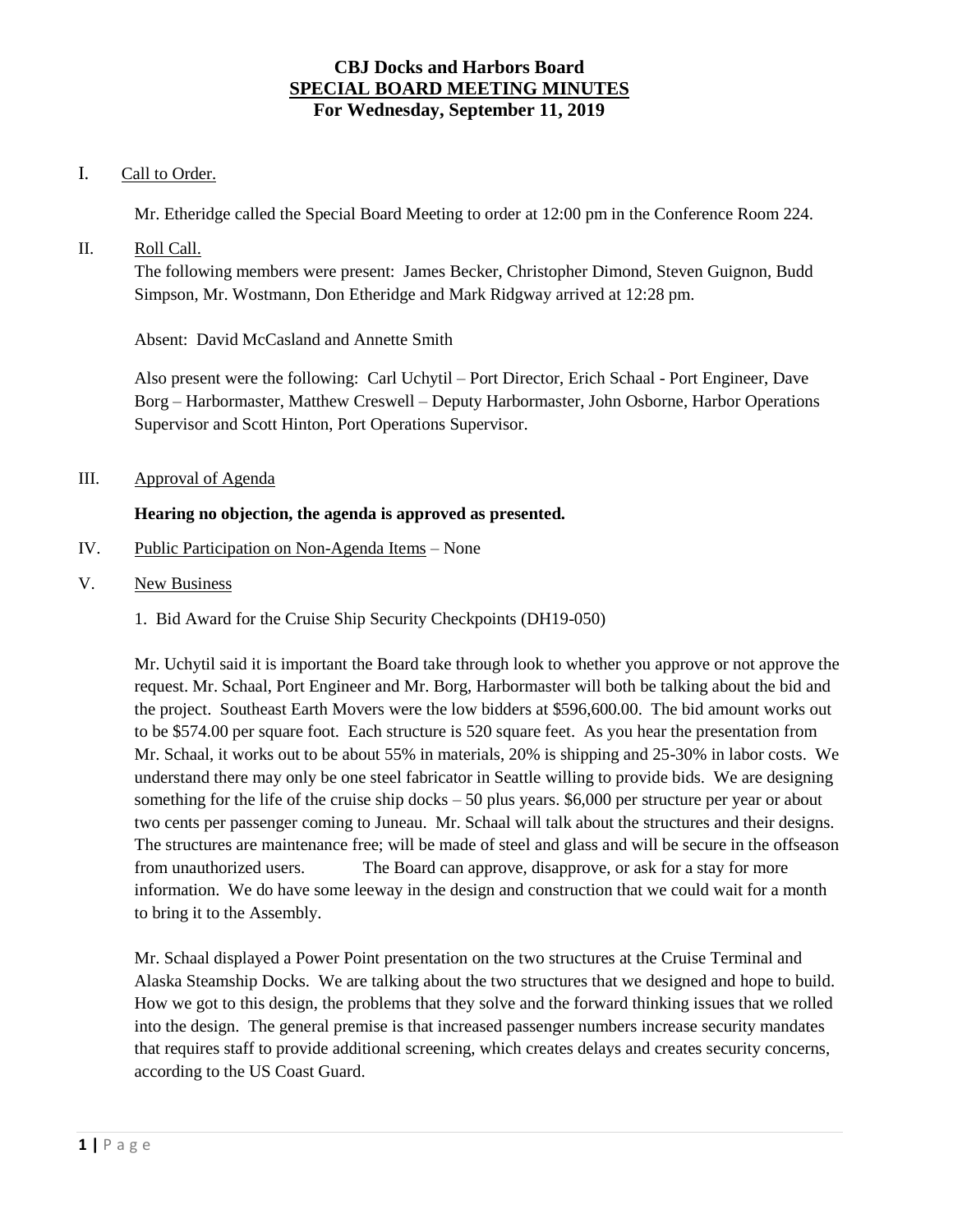Mr. Borg said that we have identified several problems. About four years ago when we built the docks, staff was hired and one of the things we realized that the lack of a queue area for passengers returning to the ship and seeing where their needed to go. At that time our requirements were pretty lax and basically we had ship security on the docks checking ID's, all we did was make sure that they were doing their job. The Coast Guard came along and said no that is not going to work, you are going to have to prescreen before they get on the ship. It was very difficult to queue them up and get them in the area and into a small area. Therefore, we built these little shacks and the tents came a few years later to try to get people out of the weather. They were never really the fix that we needed. The main thing is getting people in an area identified as a security checkpoint. A place that is clearly visible and says this is a checkpoint. We also have many folks to come visit and we have no place to queue them up. The larger the ships the more people we have. Sometimes they are waiting 45 – 90 minutes to get on the ship. We need to identity better areas for folks to gather.

Mr. Schaal explained in more detail what Mr. Borg was pointing out. His talking points included:

Problem Statement:

- D & H Staff exposed to rain, wind, cold and sun, straining vigilance at times.
- Lack of security lighting impact efficiency of screening.
- Lack of structures creates confusion for returning passengers, visitors, and crew to the ships.
- Lack of staging for contractors, service providers, crew and visitors waiting for ship arrival creates congestion.

New structures will show improved flexibility with changing Facilities Security Plans. The slides showed the security flow of the structures and how it will directs people into the secured area and moves people more efficiently through security to gain access to the ships. It allows only one security person to manage the security check station. It protects everyone from weather. The bag counter helps people when getting into their bags to access ID etc. and it helps the flow. We worked closely with staff to maximize the space available to plan for increases in requirements both from the number of passenger and regulatory groups like the Coast Guard. Mr. Schaal showed a slide of the approach dock and the section for the security shelters. We have allowed for room for vehicles so they can continue to drive down to the pontoon below without problems. We chose the line to show that is as wide as we can go so we can allow access by vehicles to the pontoon. We chose a roof that sheds water, snow, and we picked a group line elevation so there is no conflicts with panel trucks. The general premise it that it fills the end of the approach dock with a sliding door that roughly six feet wide at one end and two sliding doors and the other end. The security operations will take place at this door. This will allow that person to manage security at both of the other doors. This will allow quick access to respond to needs quickly or to direct passengers back into the area they want so that they are very fluid in their moments in that area. Internally we will have some sort of table that best suits their needs so that people being screened and will route to a podium like at a TSA location at an airport. It will have heat when needed and the sliding gate will allow them to close the facility in the event of a lock down.

The layout shows the walls on all sides and the security entrance is at the north end of both structures where passengers enter the checkpoint and the sides are open so that tables and/or sanctions is used to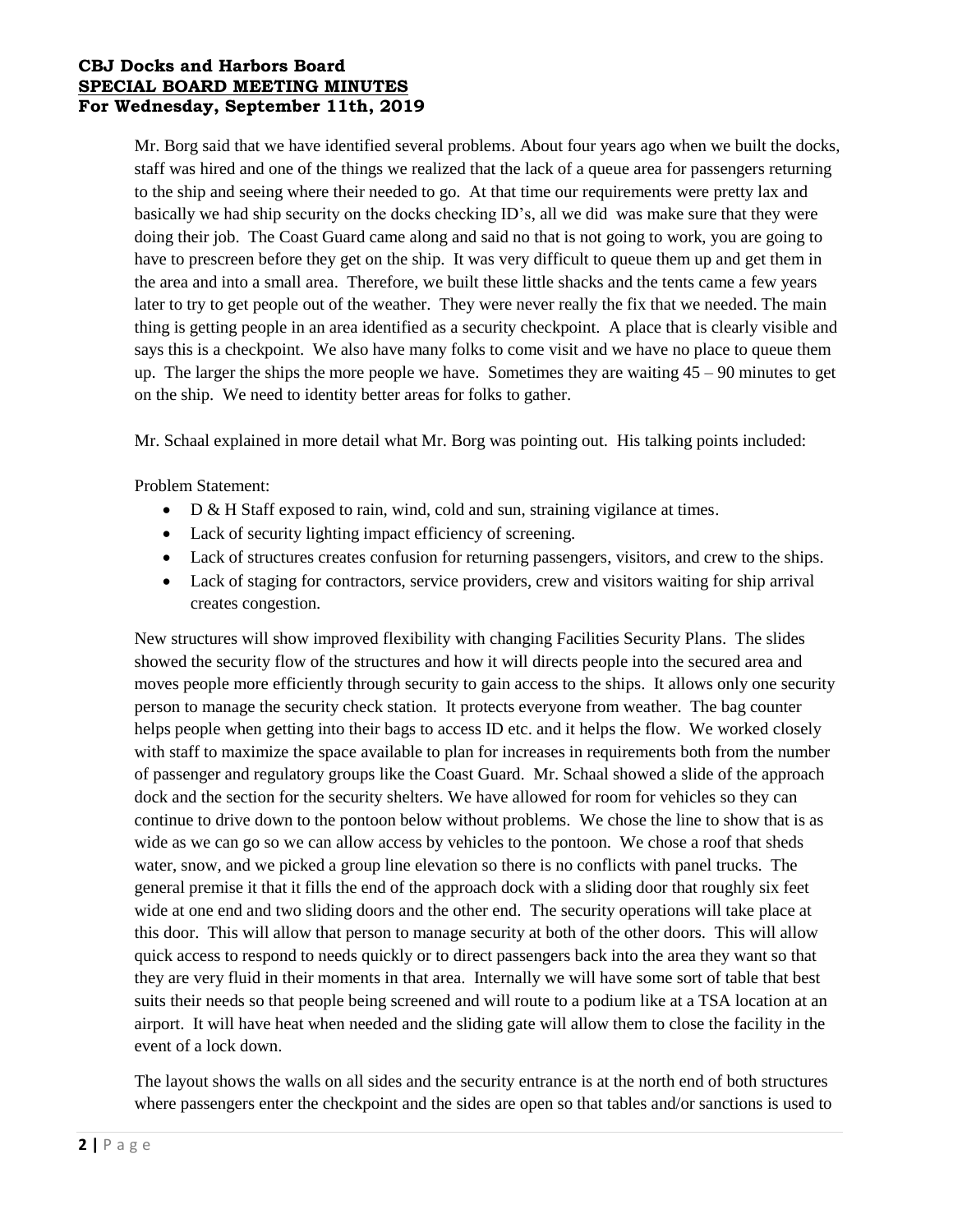maximize efficiency depending on the number of passengers entering. It keeps an orderly line. We have a provision for a bag tabletop, it is not wide but is allows people to set their personal belonging on it. It for convenience. It should help the flow. The dimensions are 13 feet x 40 feet. The width is so that is does not affect vehicles going to the pontoons. It is made of glass and HPR panels, which are resistant to water, and corrosion comes in many colors. The backside towards the water will allow lots of natural light, and allows people see in and out.

| We had three bids. Southeast Earth Movers | \$550,000.00  |
|-------------------------------------------|---------------|
| Island Contractors                        | \$596,000.00  |
| Alaska Commercial Contractors             | \$779,395.00  |
| Engineers estimate                        | \$550,000.00. |

#### Board Questions -

Mr. Simpson asked are people disembarking through the same doors facing down the ramp and out the first door?

Mr. Schaal said that all the gates are open to maximize flow during disembarkation. The vehicle gate would also be open.

Mr. Simpson asked if a security person would be standing there so that no one can go down illegally?

Mr. Schaal said yes, someone is always standing there when a ship is disembarking.

Mr. Becker asked if the crowds in bad weather would also be standing under tents for extra capacity.

Mr. Guignon asked about sunny and hot weather. How is the buildings cooled down? How many people can the structure hold?

Mr. Schaal said that it is not an enclosed structure, so it has levers at the top, vents and outlets for fans. Cooling and heating would be spot specific. The structures can hold at least one hundred people based on square footage.

Mr. Creswell said that the ships also provide shade for the structures.

Mr. Wostmann is worried that the cost is high. Have variables been compared locally in what their costs have been in the past?

Mr. Schaal said that citywide there is not a comparable structure. We did talk to talk to contracts about the cost of bus shelters the number he recalls is \$15,000 to \$20,000 per shelter. Also very expensive.

Mrs. Becker asked if the cost is for one or both shelters. Are the shelters permanent or temporary?

Mr. Schaal said they are permanent, and will serve as storage in the offseason, and would help in keeping equipment and amenities out of the elements in the winter.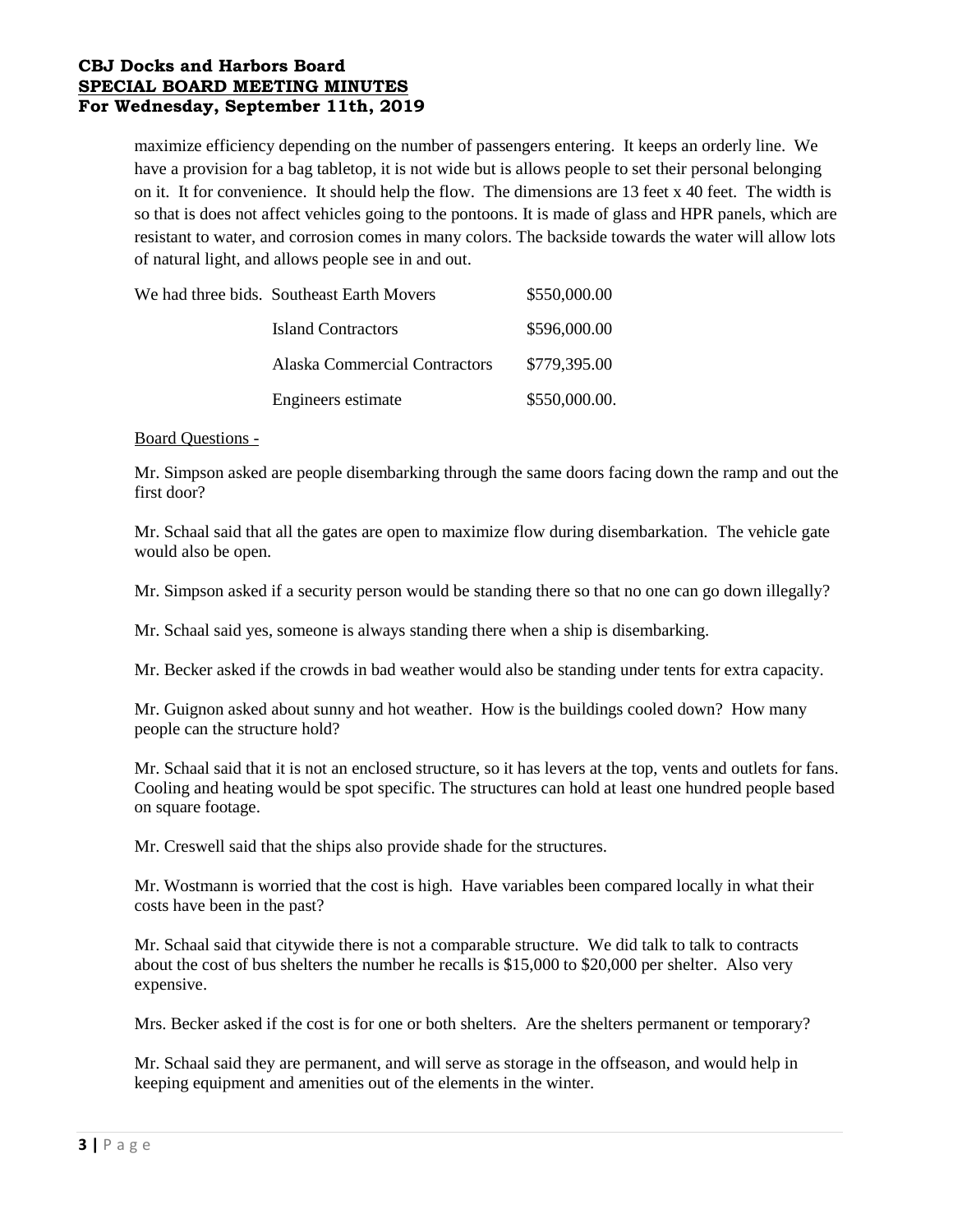Mr. Guignon asked how they if they would be secure in the off-season and times when not in use.

Mr. Borg said they would manage the building the same way they currently manage other facilities.

Mr. Wostmann asked how many bags are staff required to check with the regulations.

Mr. Borg said the bag shelf is required for checking but it is also very convenient for passengers.

Mrs. Becker asked what the two other private docks have as far as security checkpoints. Are they this elaborate?

Mr. Schaal said that the Franklin dock has three separate structures. Ours would be an enhanced version. The AJ Docks has similar structure but is quite small.

Mr. Etheridge asked Mr. Schaal to discuss maintenance costs.

Mr. Schaal said it is a galvanized steel bolted structure. The windows will be rated for wind load that the dock experiences. We placed it where it is for our Facility Security Plan- security demarcation -we are turning them into a secured zone. It would be beneficial to have it further away from the dock. The structure requires heavy load calculations, the roof will be a long life painted steel roof. The design is an unheated structure to resist corrosion. Maintenance for the structure would be minimal.

Mr. Guignon asked about vandalism. Broken window panels specifically.

Mr. Schaal said that the glass is expensive and the glass selected is quite resistant to vandalism, but there is always that risk. I do not have a cost estimate for the window panels at this time.

Mr. Ridgway asked Mr. Schaal to explain how they came to this design.

Mr. Schaal we chose darker not expressive colors to blend into the background similar to the Port Field Office. The shed roof to prevent maintenance issues. We will selective finishes that minimalize the visual impact. From across from doubles it should not be noticeable.

Mr. Ridgway asked about the lighting scheme in the evenings.

Mr. Schaal said under the eaves will be lighting that shines down to reduce glare. We will use lower wattages. Internally there are five lighting fixtures for best security lighting. The rest is to meet reasonable needs.

Mr. Dimond was curious if takes more staff to manage the security booths that what we currently use?

Mr. Borg said 10 x 20 is the current tent size.

Mr. Dimond asked about the bid documents. There is usually a coastal type of grouping on the products. Are we following those guidelines?

Mr. Schaal said this is the same type of roofing material was used on other structures on the waterfront, so yes.